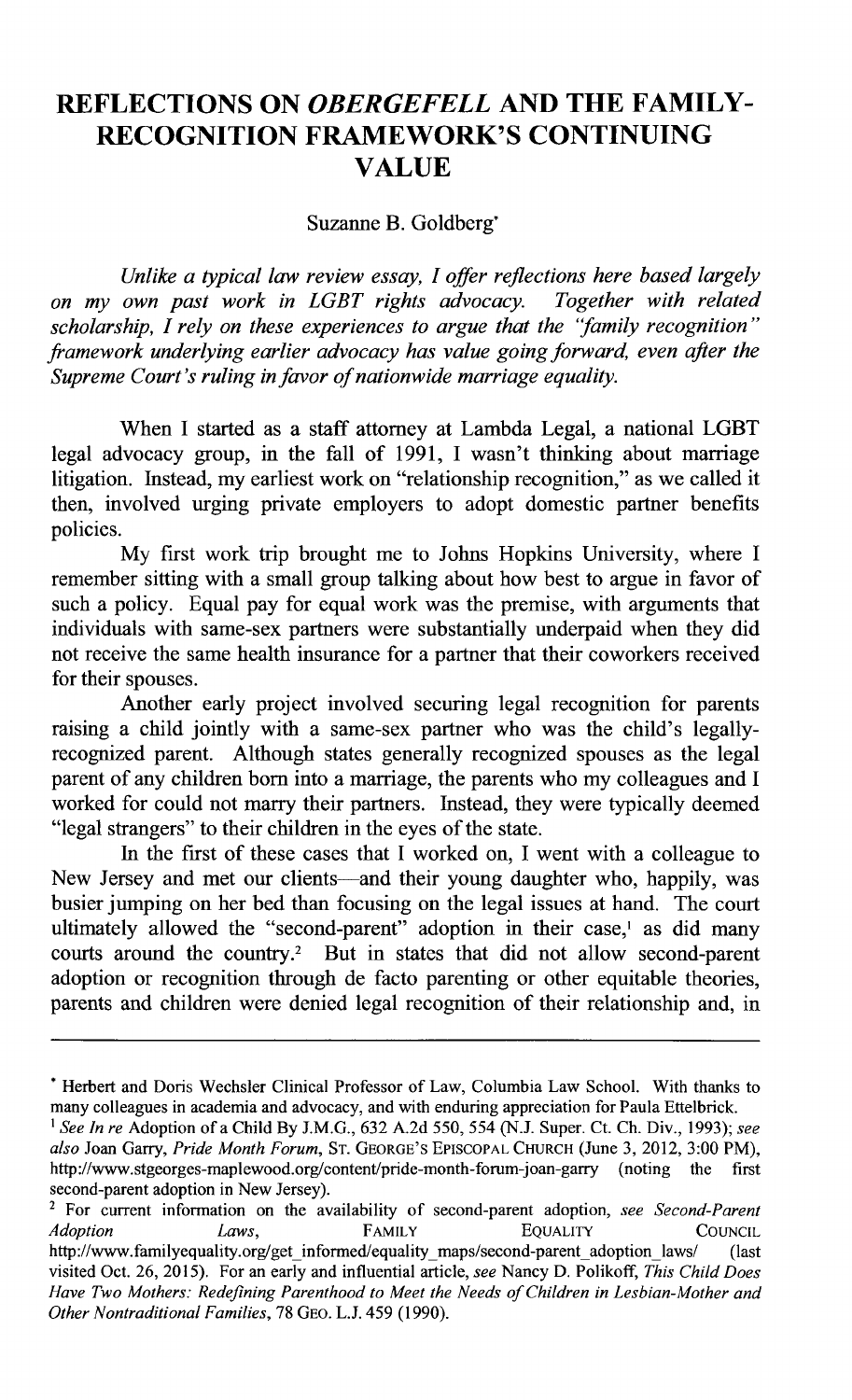cases of conflict between the parents, separated from each other without recourse.<sup>3</sup>

Also on my docket was work for binational couples whose relationships were unrecognized **by** American law and who were, literally, kept from each other at American borders. While the **U.S.** government prioritizes family-based immigration, allowing spouses and even engaged couples to petition for immigration rights without regard to national quotas and other limitations, samesex couples were, here too, legal strangers to each other.<sup>4</sup>

Working together with Immigration Equality, **I helped** draft what was then known as the Permanent Partners Immigration Act, which Congressman Jerrold Nadler first introduced in the House of Representatives in 2000.<sup>5</sup> The idea was to provide a mechanism for family-based immigration that did not require marriage. This was the reason for the bill's focus on "permanent partners," as anything sounding like marriage had no conceivable chance of success at that time.<sup>7</sup>

Couples' stories were central to the advocacy effort. The Lesbian and Gay Immigration Rights Task Force, as Immigration Equality was known then, started a "story collection" project, and couples met with members of Congress and their staff, sharing wrenching accounts of falling in love and being kept from each other **by** American immigration law.' The bill, later renamed the Uniting

<sup>3</sup> *See, e.g.,* Alison **D.** v. Virginia M., **572 N.E.2d 27, 29-30** (N.Y. **1991)** (denying standing to nonbiological mother who sought visitation with the child she had parented jointly since birth with child's biological mother; the biological mother denied Alison **D.** contact with her son after the couple's relationship ended); *see also, e.g.,* Nancy **S.** v. Michele **G., 279** Cal. Rptr. 212, **219** (Cal. Ct. **App. 1991)** (denying parental status to non-biological mother who had parented two children jointly since birth with children's biological mother and was then denied contact after the couple separated). *Cf* Suzanne B. Goldberg, *Family Law Cases As Law Reform Litigation: Unrecognized Parents and the Story of Alison D. v. Virginia M.,* **17** COLUM. **J. GENDER** *&* L. **307 (2008)** (presenting detailed discussion of the *Alison D.* case). For discussion of a more recent case, *see, e.g.,* John Leland, *Parenthood Denied by the Law,* N.Y. TIMES (Sept. 12, 2014), http://www.nytimes.com/2014/09/14/nyregion/after-a-same-sex-couples-breakup-a-custodybattle.html? $r=0$ .

<sup>4</sup> *See generally* Scott **C.** Titshaw, *The Meaning of Marriage: Immigration Rules and Their Implications for Same-Sex Spouses in a World Without DOMA,* **16** WM. *&* MARY **J.** WOMEN *&* L. **537** (2010) (discussing barriers to relationship recognition for same-sex binational couples).

s *Id.* at **607** (discussing first introduction of the bill).

**<sup>6</sup>** Permanent Partners Immigration Act of 2000, H.R. **3650,** 106th Cong. (2000).

**<sup>&#</sup>x27;** When the bill was introduced, the federal Defense of Marriage Act had passed just a few years earlier, some states still had laws that criminalized sexual relationships of same-sex couples, and not a single state allowed same-sex couples to marry. *See* 1 **U.S.C. § 7 (2006); 28 U.S.C. § 1738C (2006);** Lawrence v. Texas, **539 U.S.** *558* **(2003).** For a thoughtful review of earlier efforts to repeal antigay immigration measures, see generally Barney Frank, *American Immigration Law: A Case Study in the Effective Use of the Political Process, in* **CREATING CHANGE:** SEXUALITY, **PUBLIC** POLICY, **AND** CIVIL RIGHTS, 714 (John D'Emilio, William B. Turner, *&* Urvashi Vaid eds., 2000).

<sup>&</sup>lt;sup>8</sup> For an early newsletter from the Lesbian and Gay Immigration Rights Task Force reviewing some of the organization's outreach strategies, *see The Lesbian and Gay Immigration Rights Task Force,*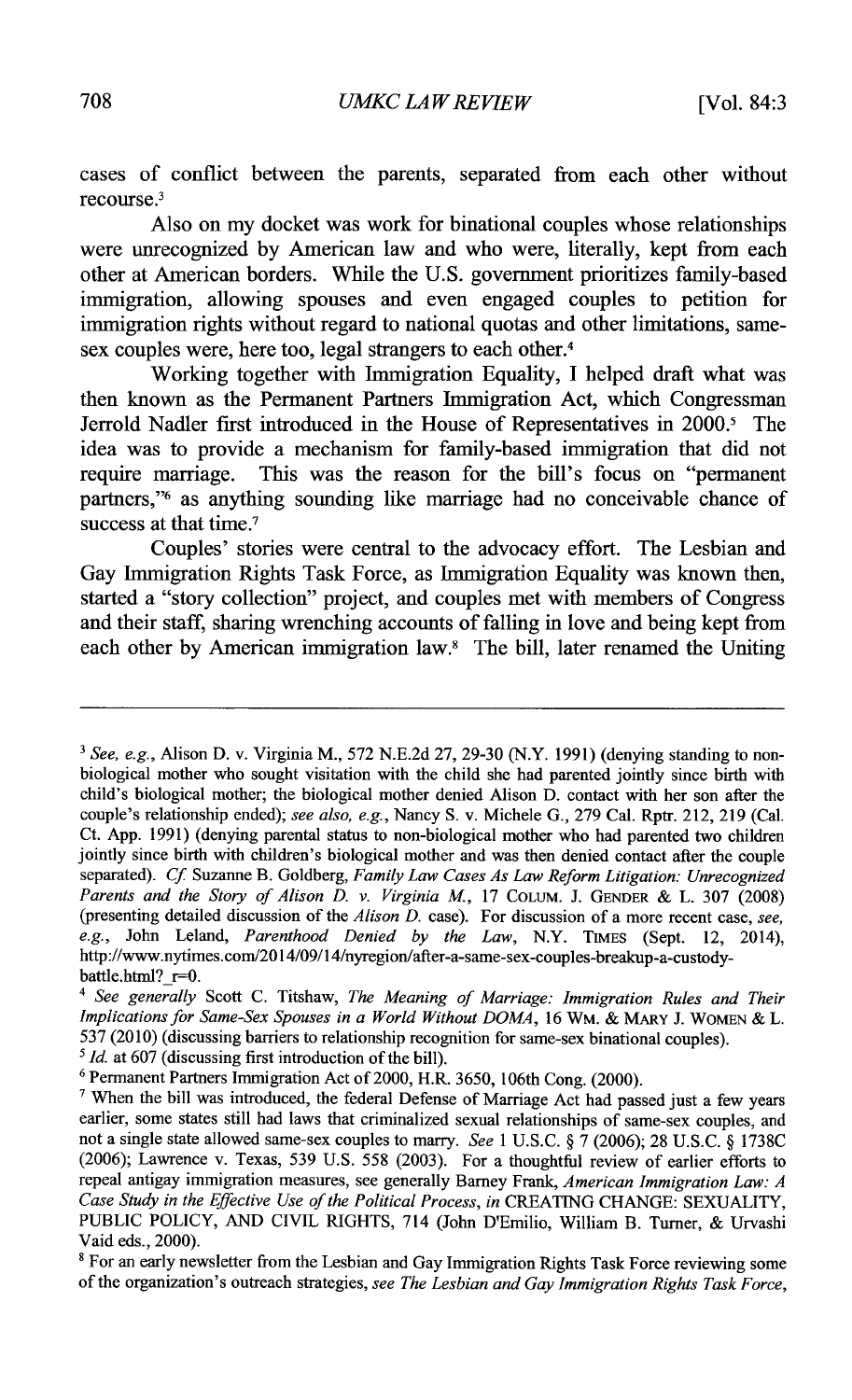American Families Act, became a beacon for so many lesbian and gay couples who did not want to enter a sham marriage and would or could not let immigration law end their relationships.

Looking back, it might seem that marriage was the obvious fix for these problems and that all efforts should have concentrated there rather than on some broader idea of family recognition. This Essay aims to be a corrective to that conclusion, not for the sake of the historical record but instead to highlight the value of the family-recognition frame for advocacy and analysis today.

To offer this context is not to diminish marriage's many direct benefits, including for the workplace, parenting, and immigration issues just described. The widespread embrace of marriage, including the Supreme Court's endorsement in *Obergefell v. Hodges,'* has likewise had a cultural impact that should not be understated. Marriage is perhaps the most traditional rite of passage in American life, and equal access to it for same-sex couples has propelled increased acceptance of gay people into the fabric of American society in ways that marriage equality's most ardent advocates had hoped.<sup>10</sup>

Still, one of the benefits of gay people's "strangers to the law" status for so many years is the insight into why marriage, alone, is not the answer for law that touches on families. Many have written extensively on this point. Nancy Polikoff's work, for example, including *Beyond (Straight and Gay) Marriage: Valuing All Families Under the Law,* illustrates why broader, context-sensitive family recognition law will correspond more closely to lived experience and, consequently, achieve greater justice and equity.<sup>11</sup>

Paula Ettelbrick's earlier writing, most prominently *"Since When is Marriage a Path to Liberation?,"12* likewise makes a strong case for nonmarriage-based family recognition. From a different vein, Martha Fineman's vulnerability framework explains why interdependent relationships, rather than

**PRINCETON UNIVERSITY,** http://tigernet.princeton.edu/-ffr-gala/LGIRTF%20article.htm (last visited Dec. **28, 2015).**

**<sup>9 135</sup> S.** Ct. 2584 **(2015).**

**<sup>10</sup>**For earlier writing on the cultural benefits of marriage equality, see, e.g., **WILLIAM N.** ESKRIDGE, THE **CASE FOR SAME SEX MARRIAGE: FROM** SEXUAL LIBERTY TO CIVILIZED **COMMITMENT (1996); JONATHAN** RAUCH, GAY MARRIAGE: **WHY IT IS GOOD FOR GAYS, GOOD FOR STRAIGHTS, AND GOOD** FOR AMERICA (2004); ANDREW **SULLIVAN,** VIRTUALLY NORMAL: **AN ARGUMENT ABOUT** HOMOSEXUALITY **(1996);** Mary **C.** Dunlap, *The Lesbian and Gay Debate: A Microcosm of Our Hopes and Troubles in the Nineties, I* L. **& SEXUALITY 63 (1991);** Thomas B. Stoddard, *Why Gay People Should Seek the Right to Marry,* OUT/LOOK, Autumn **1989,** at **8,** *reprinted in part in* WILLIAM **N.** ESKRIDGE, JR. **& NAN D. HUNTER,** SEXUALITY, **GENDER, AND** THE LAW **818 (3d** ed. 2011).

*<sup>&</sup>quot; See* Nancy Polikoff, *Beyond (Straight and Gay) Marriage: Valuing All Families Under the Law,* Address at University of Washington Law School, (Apr. **28, 2008).** *See also* KATHERINE FRANKE, **WEDLOCKED: THE PERILS OF MARRIAGE** EQUALITY **(2015)** (commenting on the risks posed **by** marriage equality for lesbian and gay couples and gay people more generally).

<sup>12</sup>*See* Paula L. Ettelbrick, *Since When Is Marriage a Path to Liberation?,* OUT/LOOK, Autumn **1989,** at **8,** *reprinted in part in* WILLIAM **N.** ESKRIDGE, JR. **& NAN D. HUNTER, SEXUALITY, GENDER, AND** THE LAW **818 (3d** ed. **2011).**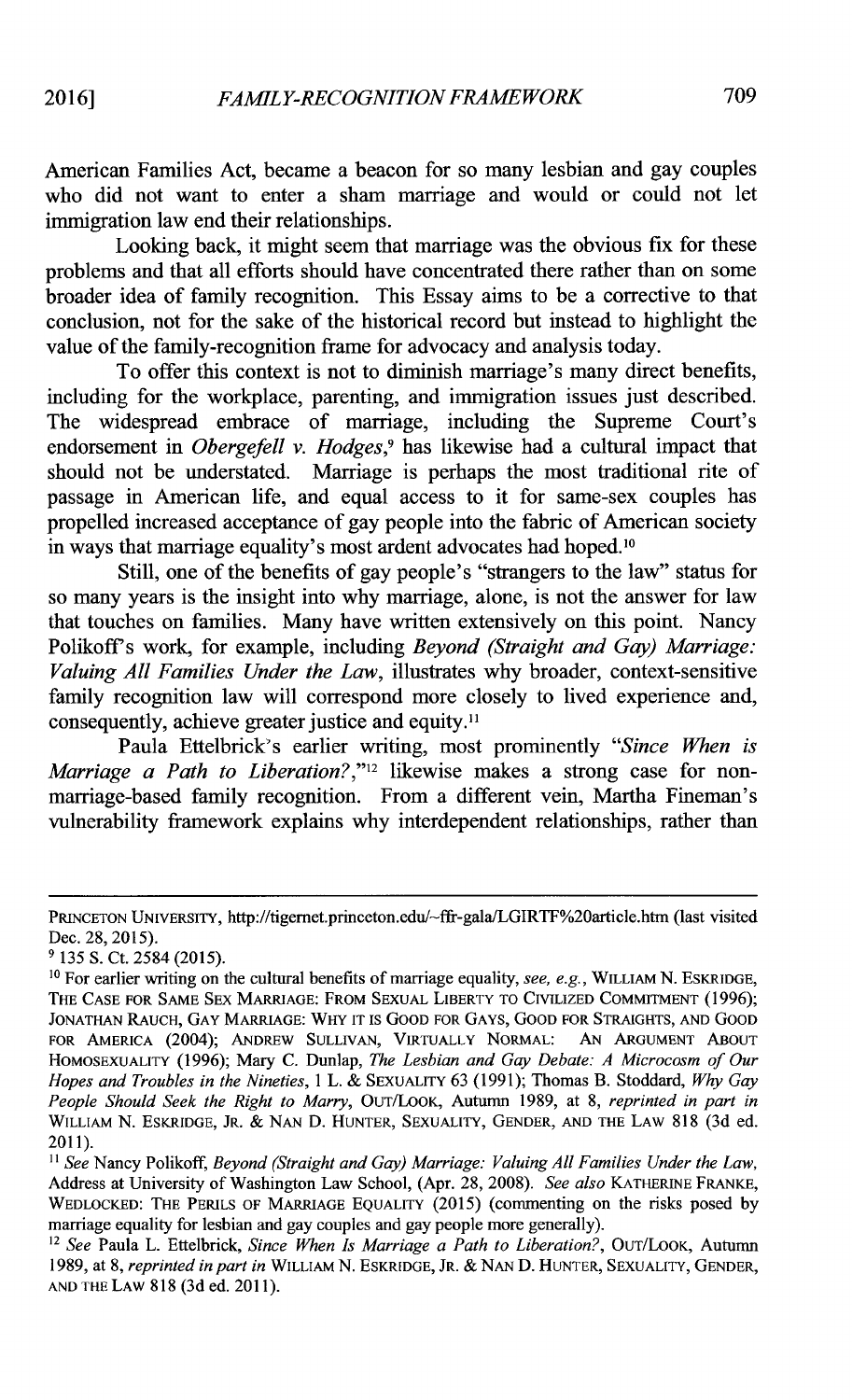adult intimate partnerships, should be the basis for legal recognition and support.<sup>13</sup>

From each of these vantage points, the value of retaining a familyrecognition framework, and situating marriage as but one option within it, becomes clear. As shown **by** the writings just mentioned, this is not a new point. *Still, post-Obergefell,* it is worth reiterating for several reasons.

First, one of the more "traditional" arguments against the privileging of marriage-the entanglement of marriage with the legal and social oppression of women<sup>14</sup>—no longer has the cultural traction it once did. Nearly all forms of legally-sanctioned second-class status for wives were ended more than a generation ago, and in some instances, far longer ago than that." Indeed, many students today would likely be surprised to learn that married women could not own businesses or choose to retain their premarital surname.

Even while social distinctions between wives and husbands remain powerful in many quarters, the law's role in creating them is no longer as obvious. The increasing visibility of married same-sex couples reinforces that social norms, not law, give these distinctions their staying power.<sup>16</sup>

Second, marriage has in fact provided a solution to many familyrecognition problems highlighted **by** lesbian and gay advocates over the years. As noted above, employees can now marry their partners and receive benefits; couples can marry and secure their children's legal relationships to both parents; and same-sex binational couples can now have their relationships recognized under immigration law, for example.

In light of these changes, it may well be puzzling to policy makers in the public and private sectors, as well as to students and others, why broader recognition remains so important. Some of this puzzlement is playing out as major employers withdraw the domestic partner benefits they have offered to their employees.<sup>17</sup> From IBM and Verizon to the U.S. Department of State and

<sup>&</sup>lt;sup>13</sup> For a sampling of Martha Fineman's extensive body of work addressing vulnerability as a basis for legal and policy response, *see, e.g.,* VULNERABILITY: **REFLECTIONS ON A** NEW **ETHICAL FOUNDATION** FOR LAW **AND POLITICS** (Martha Albertson Fineman **&** Anna Grear eds., **2013);** Martha Albertson Fineman, *Beyond Identities: The Limits of an Antidiscrimination Approach to Equality,* **92 B.U.** L. REv. **1713, 1718-20** (2012); Martha Albertson Fineman, *The Vulnerable Subject: Anchoring Equality in the Human Condition,* 20 YALE **J.L. &** FEMINISM **1, 9 (2008);** Martha Albertson Fineman, *The Vulnerable Subject and the Responsive State,* **60** EMORY **L.J. 251, 267-70** (2010).

<sup>14</sup>*See, e.g., Ettelbrick, supra* note 12.

**<sup>11</sup>**Obergefell v. Hodges, **135 S.** Ct. 2584, **2595-96 (2015).**

<sup>&</sup>lt;sup>16</sup> Advocates and scholars advanced this position many years ago when considering the possible benefits of advocacy for marriage equality for same-sex couples. *See, e.g., Stoddard, supra* note **10.**

<sup>&</sup>lt;sup>17</sup> For data on domestic partner benefits offerings by private employers, see BUREAU OF LABOR<br>STATISTICS, NAT'L COMPENSATION SURVEY: TABLE 44 (March 2014). COMPENSATION SURVEY: TABLE 44 (March 2014), http://www.bls.gov/ncs/ebs/benefits/2014/ownership/private/table44a.pdf.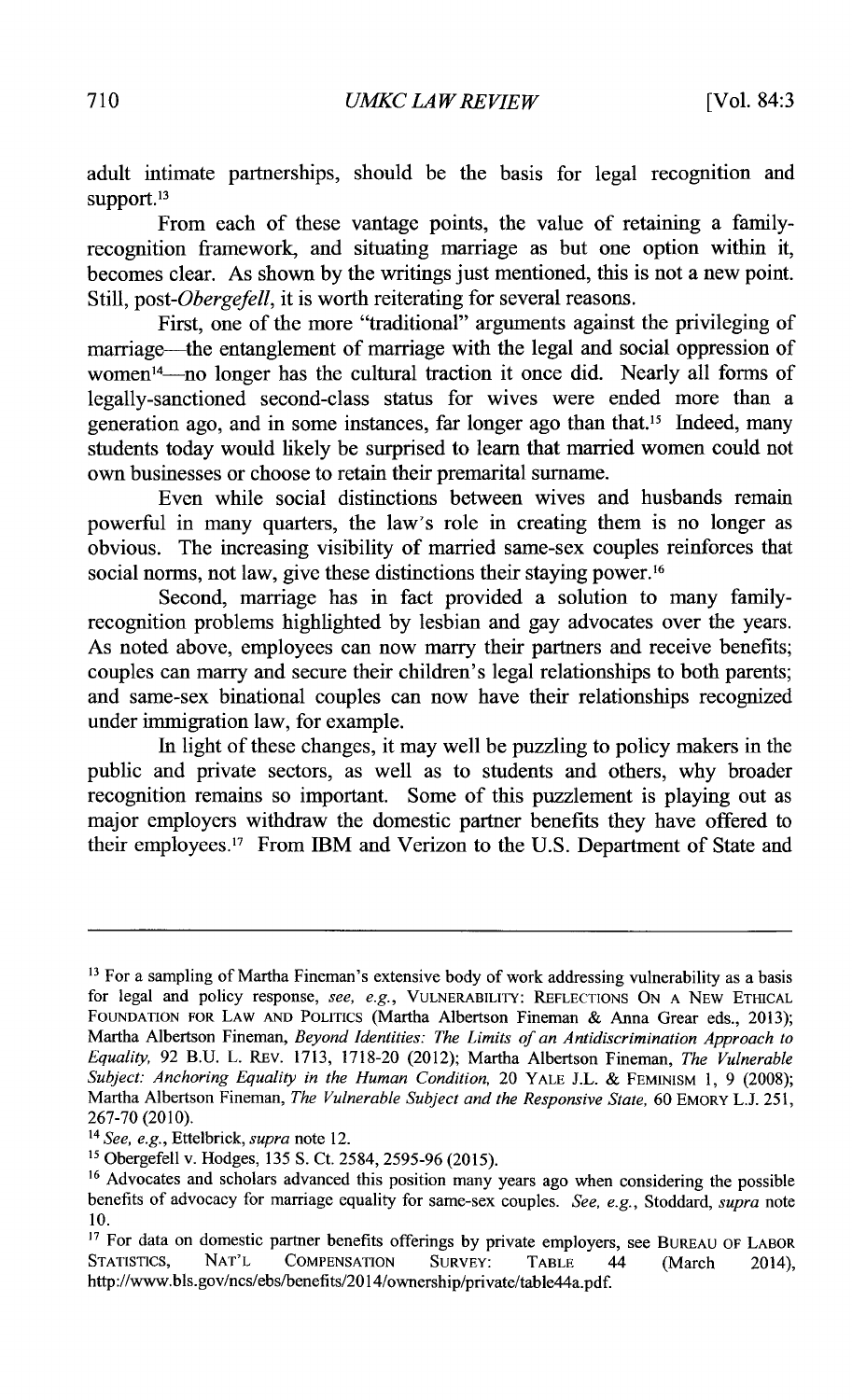individual states, these employers typically grant their workers just a brief grace period in which to marry or lose benefits.<sup>18</sup>

Even prior to nationwide marriage equality, some courts had begun to impose a marriage-like filter on family-recognition claims, using the existence of legal statuses such as civil unions as the basis for rejecting arguments for functional family protection. In *Debra H. v. Janice R,* for example, the New York Court of Appeals allowed a non-biological mother standing to seek visitation with the child she was raising with the child's biological mother only because the two women were in a civil union when the child was born.<sup>19</sup> The court expressly rejected Debra H's arguments that her joint parenting of the child with her former partner could be the basis for enabling her to retain contact with the child.<sup>20</sup> Now, with marriage widely available, one can easily imagine other courts treating marriage as *the* key to obtaining family recognition.

Yet the normative and consequentialist arguments that propelled much of the pre-marriage equality work in this area<sup>21</sup> remain important in *Obergefell's* wake and thus worth cataloguing, once again. Though they overlap in important respects, **I** separate them here into economic, discrimination, and normative cases. Given this Essay's limited scope, **I** make each in an abbreviated fashion.

First, the economic case. The argument is that privileging married couples over other interdependent couples, whether in workplaces or family law, has two types of negative economic consequences—one for employers and, in some instances, the state, and the other for unmarried interdependent couples, which **I** will address in the discrimination discussion below.

**<sup>18</sup>**Tara Siegel Bernard, *Fate of Domestic Partner Benefits in Question After Marriage Ruling,* N.Y. **TIMES** (June **28, 2015),** http://www.nytimes.com/2015/06/29/your-money/fate-of-domestic-partnerbenefits-in-question-after-marriage-ruling.html?\_r-0; *see, e.g.,* Michael Dresser **&** Carrie Wells, With Same-Sex Marriage Now Available, State to End Benefits to Domestic Partners, BALT. SUN (May **3, 2013),** http://articles.baltimoresun.com/2013-05-03/features/bs-md-domestic-benefits-20130502\_1\_domestic-partners-health-benefits-state-employees; Michael K. Lavers, *Exclusive: State Department to Phase Out DP Benefits,* WASH. BLADE (Oct. **19, 2015, 9:00** PM), http://www.washingtonblade.com/2015/10/19/exclusive-state-department-to-phase-out-dp-

benefits/I; Stephen Miller, *Poll: Many Will Now Drop Domestic Partner Benefits,* **Soc'Y** FOR HUMAN RESOURCE NETWORK MGMT., (revised Aug. 20, **2015),** http://www.shrm.org/hrdisciplines/benefits/articles/pages/domestic-partner-benefits-poll.asp

Laura Lorenzetti, *Looking to Stay on Your Partner's Insurance? It May Be Time to Get Married,* **TIME** (June **26, 2015),** http://time.com/3938225/same-sex-benefits-marriage/.

**<sup>&</sup>quot;** Debra H. v. Janice R., **930 N.E.2d** 184, **197** (N.Y. **2010).**

*<sup>20</sup>Cf* Suzanne B. Goldberg, Harriet Antczak, **&** Marc Musico, *Family Law Scholarship Goes To Court: Functional Parenthood And The Case Of Debra H. v. Janice R.,* 20 **COLUM. J. GENDER &** L. 348 (2011).

**<sup>21</sup>**While my arguments here focus on legal and policy responsiveness to interdependent adult couples, as this was the focus of much LGBT rights advocacy prior to marriage equality, most can be carried over to broader family recognition arguments made **by** Martha Fineman and Nancy Polikoff, among others.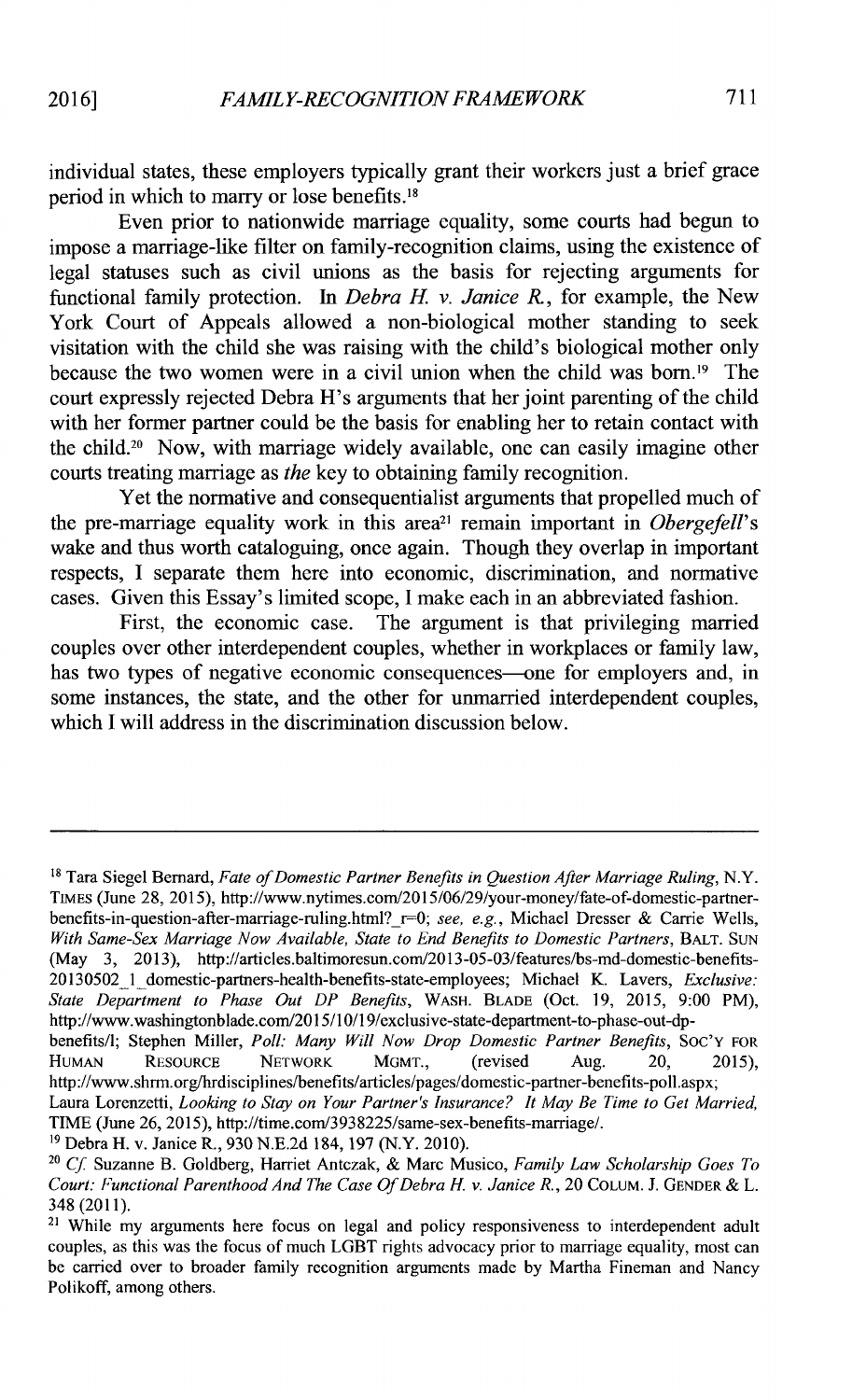In workplace contexts, where benefits typically amount to one-third of an employee's compensation, $22$  the emergence of negative economic consequences for ending domestic-partner benefits may seem counterintuitive. Expenditures for health coverage, for example, amount to a tiny percentage of employers' benefits  $costs<sub>1</sub><sup>23</sup>$  but they are not cost free. Still, as human resources specialists have observed, non-marriage-based benefits can be a valuable tool for recruiting and retaining talent,<sup>24</sup> particularly as Americans are increasingly likely to marry later or not at all.<sup>25</sup>

These benefits do not stop at health coverage.<sup>26</sup> Consider, for example, the unpaid leave required under the Family and Medical Leave Act, $27$  which is intended to "to balance the demands of the workplace with the needs of families."<sup>28</sup> The FMLA and similar employer-sponsored provisions, such as paid bereavement leave, death benefits, and even family picnics, bring significant benefits in employee goodwill, retention and productivity that may well outweigh the costs of denying these benefits to unmarried employees who have interdependent caregiving roles similar to their married counterparts.<sup>29</sup>

The same is true for states. **By** providing support only through marriagebased partnerships, state law and policy can have the effect of rendering nonmarital families more economically vulnerable than others and potentially more dependent on the state. This is certainly the case where children are denied

<sup>22</sup>*See Employer Costs for Employee Compensation,* **U.S. DEP'T OF LABOR, BUREAU OF LABOR STATISTICS** (Sept. **9, 2015),** http://www.bls.gov/news.release/ecec.nr0.htm.

<sup>23</sup>*See, e.g., Domestic Partner Benefits: Facts and Background,* **EMP. BENEFIT RESEARCH INST.** (Feb. **2009),** http://www.ebri.org/pdf/publications/facts/0209fact.pdf; Michael **A.** Ash **&** M.V. Lee *Badgett, Separate and Unequal: The Effect of Unequal Access to Employment-Based Health Insurance on Same-Sex and Unmarried Different-Sex Couples,* 24 **CONTEMP. ECON. POL'Y 582 (2006).**

<sup>&</sup>lt;sup>24</sup> Allen Smith, *Dropping (or Keeping) Domestic-Partner Benefits Has Ramifications*, Soc'y FOR<br>HUMAN **RES.** MGMT. (July 10. 2015). **HUMAN RES. MGMT. (July 10, 2015),**

http://www.shrm.org/legalissues/federalresources/pages/ramifications-domestic-partnerbenefits.aspx.

*<sup>25</sup>See* D'Vera Cohn et al., *Barely Half of U.S. Adults Are Married - <sup>A</sup>Record Low,* **PEW RESEARCH CTR.** (Dec. 14, **2011),** http://www.pewsocialtrends.org/2011/12/14/barely-half-of-u-s-adults-aremarried-a-record-low/ (finding marriage down *5%* from **2009** to 2010); *but see* Richard Fry, *New Census Data Show More Americans are Tying the Knot, but Mostly it's the College-Educated, PEW* **RESEARCH CTR.** (Feb. **6,** 2014), http://www.pewresearch.org/fact-tank/2014/02/06/new-censusdata-show-more-americans-are-tying-the-knot-but-mostly-its-the-college-educated/ (reporting that "the uptick in new marriages is concentrated among adults ages **35** and older.").

<sup>26</sup>*See* American Bar Association Section of Family Law, *A White Paper: An Analysis of the Law Regarding Same-Sex Marriage, Civil Unions, and Domestic Partnerships,* **38 FAM. L.Q. 339,** 405 (2004) (collecting information on **the array of family-related workplace benefits and their** interactions with civil unions and domestic partnership recognition).

<sup>27</sup>*See generally* **29 U.S.C. §§ 2601-2654 (2015)** (requiring covered employers to provide unpaid leave for up to 12 weeks for, *inter alia,* care of spouses, children and parents). **<sup>28</sup>29 U.S.C. § 2601(b)(2)** *(2015).*

**<sup>29</sup>***See, e.g.,* M.V. Lee Badgett et al., *The Business Impact of LGBT-Supportive Workplace Policies,* **WILLIAMS INST., 5** (May **2013),** http://williamsinstitute.law.ucla.edu/wp-content/uploads/Business-Impact-LGBT-Policies-Full-May-2013.pdf.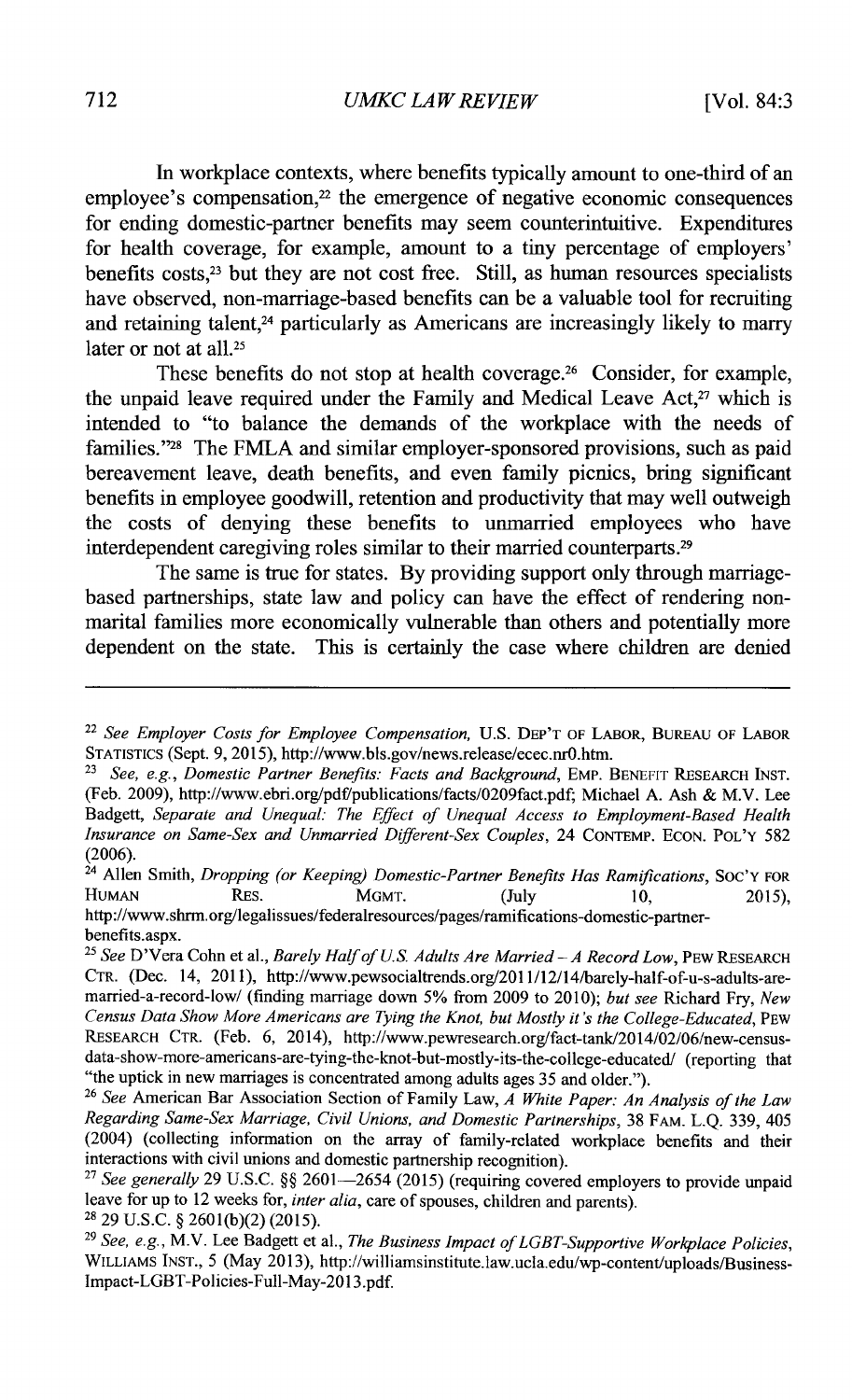insurance, inheritance, and other benefits because the adult who functioned as their parent was never married to the child's legal parent. While urging all parenting partners to marry before having children might be one solution, the myriad ways in which that proposition does not correspond to the reality of family life ought to be apparent, even apart from normative or constitutional concerns.

The second argument for the family-recognition frame's continuing value sounds in discrimination. Most basically, this is the same argument we made a couple of decades ago-that to treat some employees or parents or immigration partnership applicants differently from others because they are not married to their interdependent partner may be discriminatory. In the employment context, in particular, the availability of marriage for lesbian and gay employees does not change the fact that unmarried employees with partners are receiving less compensation than their married counterparts.

**A** distinct point related to discrimination is that in many parts of the United States, and much of the world, antigay discrimination remains rampant. In many U.S. jurisdictions, there is little or no protection against housing,<sup>30</sup> workplace,<sup>31</sup> or public accommodations discrimination.<sup>32</sup> Consequently, laws and policies that require gay people to marry to receive recognition for their partnerships place same-sex couples in what can be a terrible catch-22. The **U.S.** Department of State's decision to make benefits contingent on marriage<sup>33</sup> is particularly striking as employees may be deployed to locations where their marriages are not only not recognized but also deemed criminal. <sup>34</sup>

*<sup>30</sup>See, e.g.,* Amira Hasenbush **&** Christy Mallory, *Employment and Housing Discrimination Based on Sexual Orientation and Gender Identity in Idaho,* WILLIAMS **INST. 1, 6** (May 2014), http://williamsinstitute.law.ucla.edu/wp-content/uploads/IdahoNDReport-May-2014.pdf (documenting discrimination against LGBT residents of Idaho).

**<sup>3</sup>** *See* Christy Mallory **&** Brad Sears, *Evidence of Employment Discrimination Based on Sexual Orientation and Gender Identity: An Analysis of Complaints Filed with State Enforcement*<br>Agencies. WILLIAMS INST., 1-2 (Oct. 2015). http://williamsinstitute.law.ucla.edu/wp-*Agencies,* WILLIAMS **INST.,** 1-2 (Oct. **2015),** http://williamsinstitute.law.ucla.edu/wpcontent/uploads/Employment-Discrimination-Complaints-2008-2014.pdf (noting which states prohibit discrimination based on sexual orientation and how these laws are accessed in practice).

**<sup>32</sup>***See, e.g.,* Christy Mallory, Sarah Liebowitz, **&** Amira Hasenbush, *Employment, Housing, and Public Accommodations Discrimination Based on Sexual Orientation and Gender Identity in Missouri,* WILLIAMS **INST.** (Sept. **2013),** http://williamsinstitute.law.ucla.edu/wpcontent/uploads/MissouriNDReport-Nov-2013.pdf; Christy Mallory **&** Sarah Liebowitz, *Local Laws and Government Policies Prohibiting Discrimination Based on Gender Identity in New York,* WILLIAMS **INST.** (May **2013),** http://williamsinstitute.law.ucla.edu/research/workplace/ny-local-gilaws-jun-2013/.

**<sup>33</sup>**Michael K. Lavers, *Exclusive: State Department to Phase out DP Benefits,* WASH. BLADE (Oct. **19, 2015, 9:00** PM), http://www.washingtonblade.com/2015/10/19/exclusive-state-department-tophase-out-dp-benefits/.

<sup>34</sup>Natasha Bertrand, *Here are All the Countries Where it's Still Illegal to be Gay,* **Bus. INSIDER** (May **23, 2015, 12:13** PM), http://www.businessinsider.com/countries-where-its-illegal-to-be-gay-**2015-5** (noting seventy-six nations have laws criminalizing sexual intimacy between same-sex partners, with some authorizing the death penalty). In addition to criminalization, many jurisdictions support antigay hostility or refuse to intervene to protect gay people from violence.